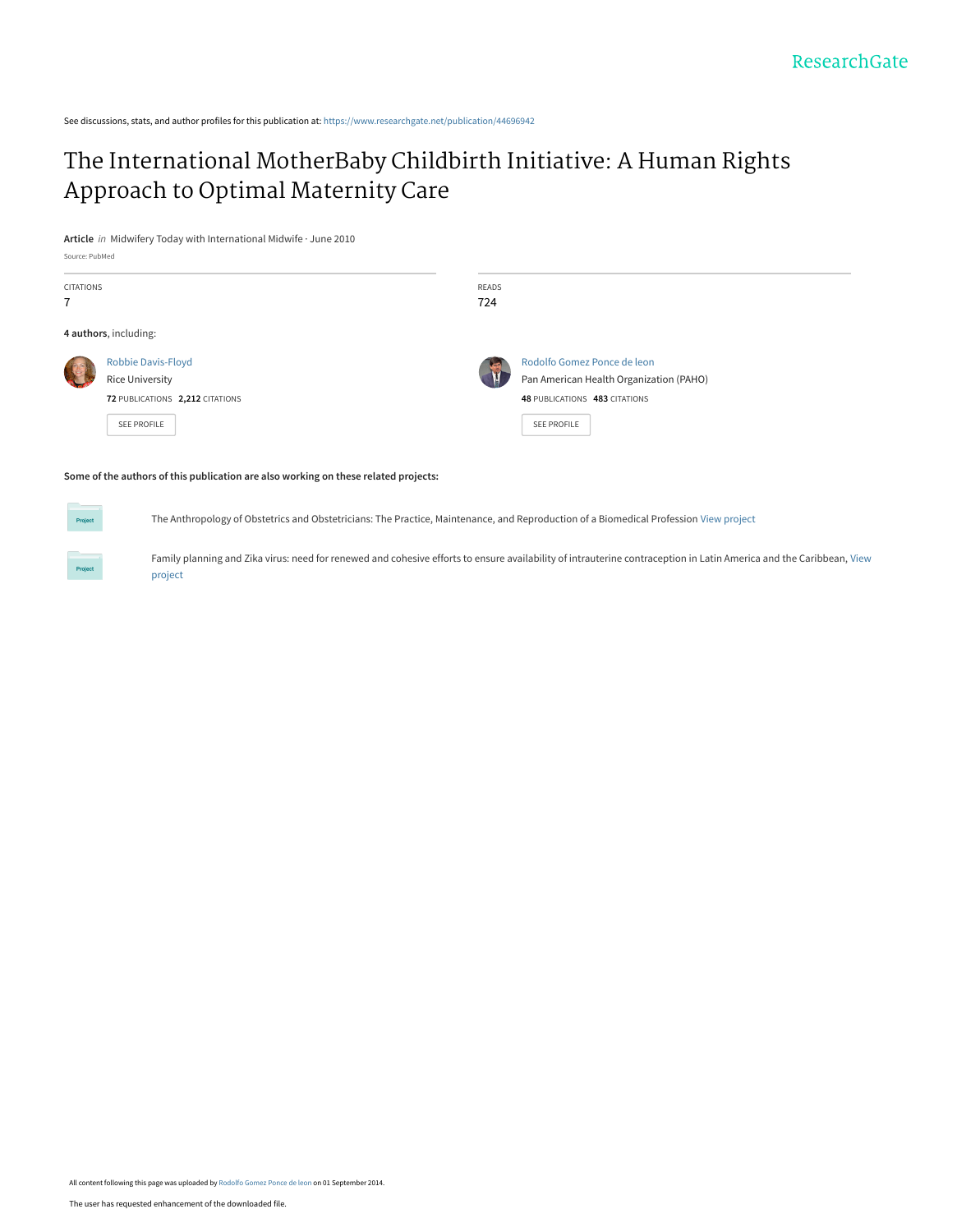# **The International MotherBaby Childbirth Initiative: A Human Rights Approach to Optimal Maternity Care**

by Robbie Davis-Floyd, Debra Pascali-Bonaro, Rae Davies and Rodolfo Gomez Ponce de Leon

Copyright 2010 Midwifery Today and the International MotherBaby Childbirth Organization

I is shift a namal right: Cetary hot, as<br>millions of women around the world<br>are infertile or have other conditions<br>and complications that prevent them from s birth a human right? Clearly not, as millions of women around the world are infertile or have other conditions giving birth, even if they wish to do so. There is no guaranteed right to be able to get pregnant and give birth. So why are we discussing birth as a human rights issue? Because we deeply believe that women who do get pregnant should have what we consider to be the basic human right of humane and evidence-based maternity care. It's not about the right to give birth—there is no such right—it's about the right to receive appropriate care when you do.

That right should be obvious and a given everywhere, yet any global glance will tell the observer that millions of women, in both developed and underdeveloped countries, are not receiving appropriate maternity care. Recent anthropological ethnographies describe women in India, Mexico, Tanzania, Papua New Guinea, Croatia, Canada and elsewhere saying the same thing about the care they receive in biomedical clinics and hospitals: "They expose you, they shave you, they cut you, they leave you alone and don't come when you call, and they won't allow your relatives to be with you." Here is a highly representative quote from anthropologist Pauline Kolenda, describing birth in a hospital near a small village in India:

"Before entering the hospital we have first to decide how much money we have to give. We are not admitted unless we first give them money. When the woman enters into the hospital, the doctor behaves rudely with her. Sometimes nurses beat her. They do not let close and affectionate relatives, who came from home with us, stand at our side. They themselves do not stay near us. We wish that somebody [would] hold us by the waist when pains come, but they do not do it. We have not even to moan, lest they talk sarcastically, make fun of us,

which is very [hurtful] still we have to bear. If we moan too much, they may sometimes slap us. If we happen to say something, they retort by asking us whether they had invited us to come. 'Why have you come then? You may go back home!' In hospital, we have to lie down on the bed to get delivered. In the hospital they excise the vaginal wall with a blade for enlarging it. The body gets damaged unnecessarily. After delivery we feel terribly hungry, but we consider ourselves lucky if we get a cup of tea."(1)

Consider the following description of a hospital birth in rural Papua New Guinea

What exactly are the rights of the birthing mother? Visit www.imbci. org to read the entire 10 Steps of the IMBCI and see if your care—or the care your provider offers—follows the optimal motherbaby model.

from the doctoral dissertation of Julia Byford, an Australian nurse-midwife who also became an anthropologist:

"Mispa, a young woman of 20, was admitted to the hospital this morning. She is seen by the Health Examination Officer, who does a vaginal exam and tells me that she is 4–5 cm dilated…and that she may commence a Syntocinon infusion…. The labour room is small…. There is a sink but no plumbing to allow it to be operational. There is no water at the hospital today anyway…. Mispa asks to sit on the floor and is given permission to do this, but as her labour progresses the nurse says she

must stay on the bed so the staff can do their observations. Most of the time she is left alone. She has not eaten all day and only drunk a small amount of water. Her lips are dry and swollen. The staff do numerous vaginal examinations but none of them are recorded [so when a shift changes, another exam is performed]….

During the second stage of labour, every time Mispa has a contraction, the Health Examination Officer [HEO] inserts a few fingers into Mispa's vagina between the perineum and the baby's head in order to stretch the perineum. Mispa finds this excruciating and tightens her grip on my arm…. [After the birth] I am dismayed although not surprised to see that the baby is flat and pale and requires resuscitation. The HEO delivers the placenta by placing one hand on Mispa's abdomen and pulling on the umbilical cord with the other hand…as soon as the placenta is out, Mispa has a large postpartum hemorrhage. The HEO asks me to increase the intravenous infusion rate and then inserts her hand high up into Mispa's vagina and manually removes some retained placental pieces. This is done without explanation or anesthetic. ... Perhaps the hardest thing for me to come to terms with is the lack of care offered to Mispa simply on a human level. She was never consulted, only told what to do and what not to do. ... No one tended to her basic needs for food or fluids or inquired if she needed to go to the toilet. It was as if Mispa, the embodied person, did not exist."(2)

In other words, Mispa's basic human right to humane health care was utterly violated; she and her baby survived in spite of,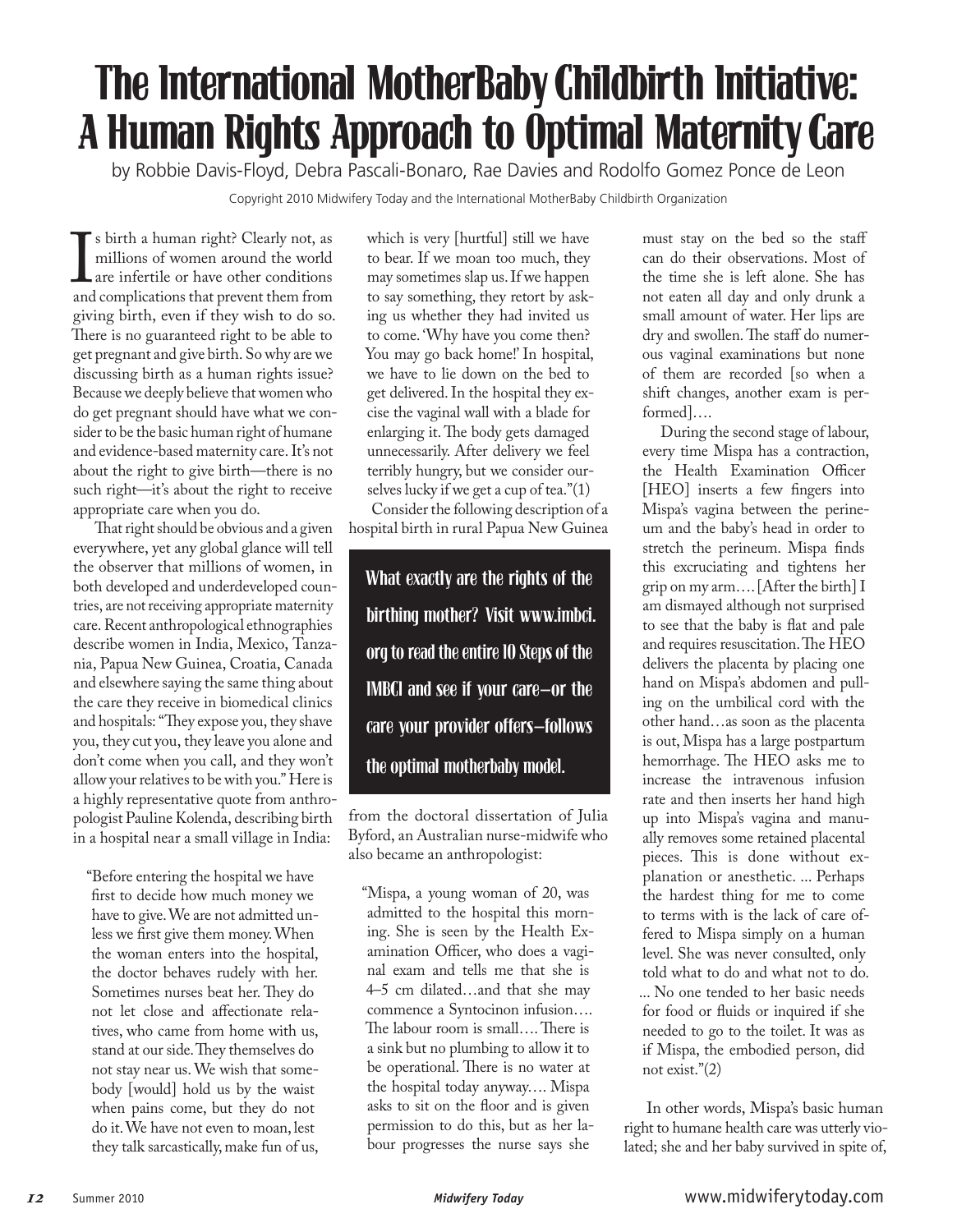not because of, their biomedical care. That care was not based on consideration of the mother's needs or on scientific evidence, but rather on Western biomedical models of labor and birth "management"—a traditional, not

evidence-based, system that defines the doctor as the expert, the midwives and nurses as his or her expert support team, and the mother as an inexpert patient reliant on authoritative others to generate the successful birth of the baby. This globally dominant model ensures that its practitioners will generally be trained only in the biomedical management of birth and untrained in how to support the normal physiological and psychological process of birth.

In her ethnography of birth in a Canadian hospital, Hélène Vadeboncoeur concluded, "Whilst women are treated kindly and attention is paid to them in this hospital, there is very little respect for the birth process and the physiological nature of this event."(3) Her study is in line with many others demonstrating the extreme biomedical lack of understanding of how to properly facilitate normal birth in both the developed and developing worlds. The global biomedical lack of awareness about normal birth generates faulty, overly interventive care that violates women's basic human right to appro-

priate care during labor and birth.

What constitutes appropriate care? From our perspective as long-time students of the subject, we can say with some authority that appropriate maternity care should first and foremost address the psychology of the mother—she should always be treated

by her caregivers with respect and compassion and with efforts to instill confidence in herself and in her ability to give birth. And secondly, appropriate maternity care should be soundly based on the scientific evidence

birth practices that promote optimal birth, such as those put forth in the International MotherBaby Childbirth Initiative (www .imbci.org).

### **Resources**

- International MotherBaby Childbirth Initiative: www.imbci.org
- International Initiative on Maternal Mortality and Human Rights: www .righttomaternalhealth.org; http://righttomaternalhealth.org/resource/ beijingplus15 (This Beijing Platform for Action acknowledges a woman's right to reproductive healthcare services to ensure safe pregnancy and childbirth.)
- International Planned Parenthood Federation: www.ippf.org/en/ Resources/Statements/The+Right+to+Information+and+Education .htm; www.ippf.org/en/Resources/Statements/The+Right+to+Health+Ca re+and+Health+Protection.htm; www.ippf.org/en/Resources/Statements/ The+Right+to+Freedom+of+Assembly+and+Political+Participation.htm
- Tritten, Jan. 2009. Birth Is a Human Rights Issue. *Midwifery Today* 92: 5.
- Midwifery Today, Inc. 2010. Birth Is a Human Rights Issue press release: www.midwiferytoday.com/conferences/Strasbourg2010/BHRI\_pr\_media .asp
- World Alliance for Breastfeeding Action (WABA): www.waba.org.my/ Baby-Friendly Hospital Initiative; www.unicef.org/programme/ breastfeeding/baby.htm
- Universal Declaration of Human Rights: www.un.org/en/documents/ udhr/

United Nations Human Rights Council: www2.ohchr.org/english/bodies/ hrcouncil/

- Amnesty International: www.amnesty.org/en/human-rights; www .amnestyusa.org/dignity/pdf/DeadlyDelivery.pdf
- Cook, Rebecca J., Bernard Dickies and Mahmoud Fathalla. 2003. *Reproductive Health and Human Rights: Integrating Medicine, Ethics, and Law.* New York: Oxford University Press.
- Reichenback, Laura, and Mindy Jane Roseman, eds. 2009. *Reproductive Health and Human Rights: The Way Forward.* Philadelphia, Pennsylvania: University of Pennsylvania Press.
- Creedy, D.K., I.M. Shochet and J. Horsfall. 2000. Childbirth and the Development of Acute Trauma Symptoms: Incidence and contributing factors. *Birth* 27(2): 104–11.
- For a full description of the midwifery model of care, see *Birth Models That Work,* eds. Robbie Davis-Floyd, Lesley Barclay, Betty-Anne Daviss and Jan Tritten. 2009. Berkley: University of California Press, pp. 441–62.

about the normal physiology of pregnancy, labor, birth and breastfeeding, which means that whether or not midwives themselves are the primary practitioners for labor and birth, what is internationally known as the midwifery model of care should always be the basic underlying ideology of birth practice. We need to shift the global paradigm to

#### **The International MotherBaby Childbirth Initiative**

The International MotherBaby Childbirth Initiative (IMBCI): 10 Steps to Optimal Maternity Care was created and developed in 2008 by the International MotherBaby Childbirth Organization (IMBCO), a non-profit NGO that grew out of the US-based Coalition for Improving Maternity Services (CIMS) to focus on the international arena. The purpose of the IMBCI 10 Steps is to improve care throughout the childbearing continuum, in order to save lives, prevent illness and harm from the overuse of obstetric technologies, and promote health for mothers and babies around the world. The IMBCI is a testament to and an affirmation of women's fundamental rights during childbirth. Its educational purpose is to call global attention to: the importance of the quality of the mother's birth experience and its impact on the outcome; the risks to mother and baby from inappropriate medical interventions; and the scientific evidence showing the ben-

efits of motherbaby-centered care based on the normal physiology of pregnancy, birth and breastfeeding and attention to women's individual needs. The instrumental purpose of the IMBCI 10 Steps is to put into worldwide awareness and practice the motherbaby (midwifery) model of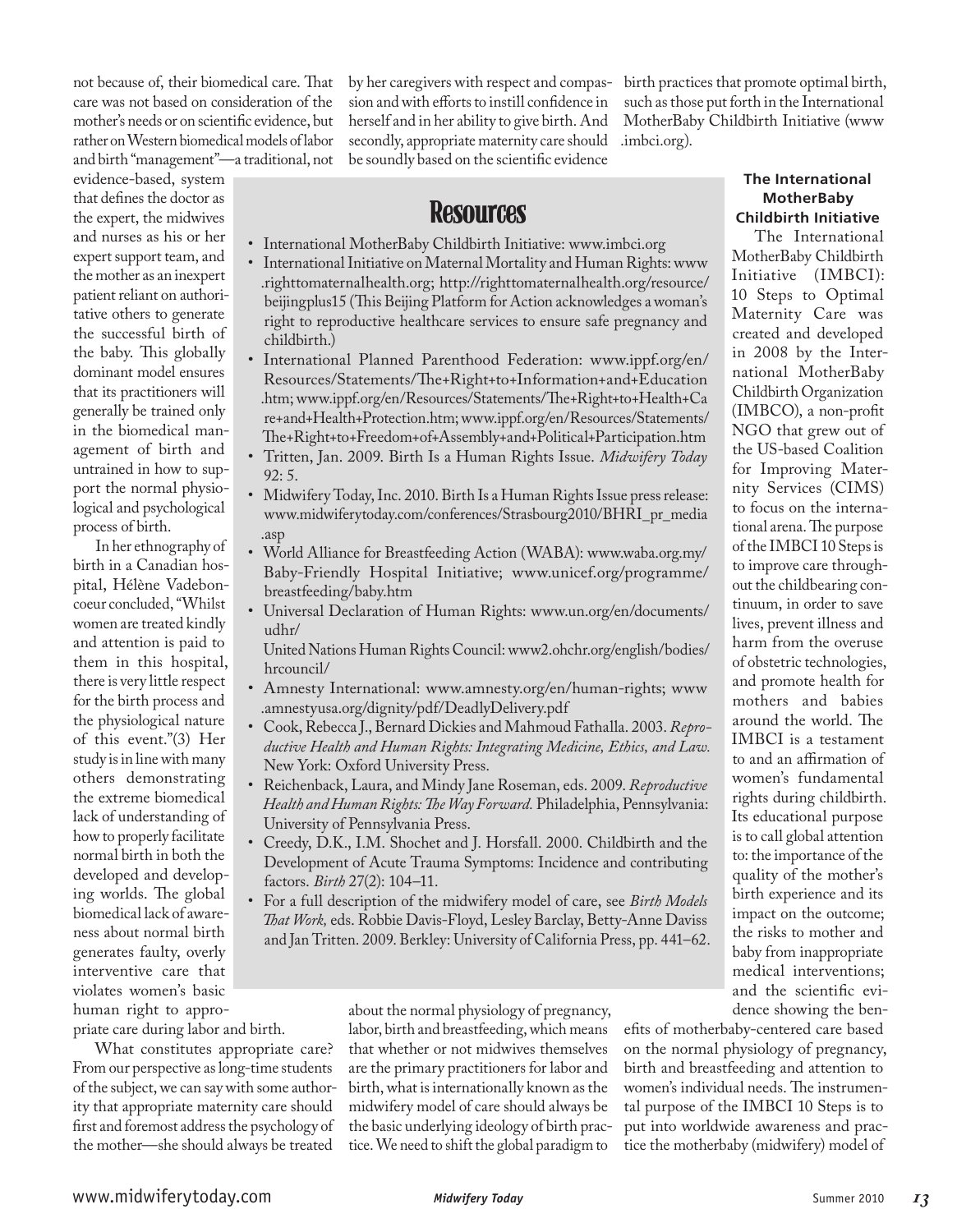# **MotherBaby Rights**

(Derived from the International MotherBaby Childbirth Initiative)

- 1. You and your baby have the right to be treated with respect and dignity.
- 2. You have the right to be involved in and fully informed about care for yourself and your baby.
- 3. You have the right to be communicated with in a language and in terminology that you understand.
- 4. You have the right to informed consent and to informed refusal for any treatment, procedure or other aspect of care for yourself and your baby.
- 5. You and your baby have the right to receive care that enhances and optimizes the normal processes of pregnancy, birth and postpartum under a model known as the midwifery (or motherbaby) model of care.
- 6. You and your baby have the right to receive continuous support during labor and birth from those you choose.
- 7. You have the right to be offered drug-free comfort and pain-relief measures during labor and to have the benefits of these measures and the means of their use explained to you and to your companions.
- 8. You and your baby have the right to receive care consisting of evidence-based practices proven to be beneficial in supporting the normal physiology of labor, birth and postpartum.
- 9. You and your baby have the right to receive care that seeks to avoid potentially harmful procedures and practices.
- 10. You have the right to receive education concerning a healthy environment and disease prevention.
- 11. You have the right to receive education regarding responsible sexuality, family planning and women's reproductive rights, as well as access to family planning options.
- 12. You have the right to receive supportive prenatal, intrapartum, postpartum and newborn care that addresses your physical and emotional health within the context of family relationships and your community environment.
- 13. You and your baby have the right to evidenced-based emergency treatment for life-threatening complications.
- 14. You and your baby have the right to be cared for by a small number of caregivers who collaborate across disciplinary, cultural and institutional boundaries and who provide consultations and facilitate transfers of care when necessary to appropriate institutions and specialists.
- 15. You have the right to be made aware of and to be shown how to access available community services for yourself and your baby.
- 16. You and your baby have the right to be cared for by practitioners with knowledge of and the skills to support breastfeeding.
- 17. You have the right to be educated concerning the benefits and the management of breastfeeding and to be shown how to breastfeed and how to maintain lactation, even if you and your baby must be separated for medical reasons.
- 18. You and your baby have the right to initiate breastfeeding within the first 30 minutes after birth, to remain together skin-to-skin for at least the first hour, to stay together 24 hours a day and to breastfeed on demand.
- 19. Your baby has the right to be given no artificial teats or pacifiers and to receive no food or drink other than breast milk, unless medically indicated.
- 20. You have the right to be referred to a breastfeeding support group, if available, upon discharge from the birthing facility.

Our thanks to Marcia Westmoreland for her work on extrapolating these Mother -Baby Rights from the text of the IMBCI. **Continued on page 64**

care—a woman-centered, non-interventive approach that promotes the health and wellbeing of all women and babies during pregnancy, birth and breastfeeding, setting the gold standard for excellence and superior outcomes in maternity care.

The IMBCI acknowledges that women's rights are human rights and that women have a right to informed decision-making and to receive care that is evidencebased for themselves and their babies. The IMBCI recognizes the effects of birth practices on maternal self-confidence and on breastfeeding, and the importance of cultural sensitivity and continuity of care. These core principles, along with the IMBCI 10 Steps, have the ability to transform birth and breastfeeding practices around the world. With infant and maternal mortality and morbidity at distressing rates, the IMBCI is a call to action that will help achieve the United Nations' Millennium Development Goals (MDG) to improve the quality of care for mothers and babies of the world (www.un.org/ millenniumgoals). The IMBCI provides the structure and framework for achieving not only the MDG goals but also for respecting and supporting women's human rights during the childbearing continuum.

In addition to assuring optimal care during labor and birth, the IMBCI recognizes motherbaby as one unit, a dyad, not to be separated. The World Alliance for Breastfeeding Action (WABA), which constitutes part of the IMBCI Technical Advisory Group, issued the following statement at the Second WABA Global Forum in Arusha, Tanzania, in September 2002:

"Breastfeeding is a basic human right and it is agreed that the protection of women's right to breastfeed is a shared position of the women's movement and breastfeeding movement. Women can fully exercise this right only where there exists a gender-equal social and political environment, whereby women's contribution to productive and reproductive work, including nurturing, is recognized, and where all forms of breastfeeding support can be made available. Gender equity is therefore basic to the breastfeeding movement."

Step 1 of the IMBCI 10 Steps crystallizes the essence of these issues. It states that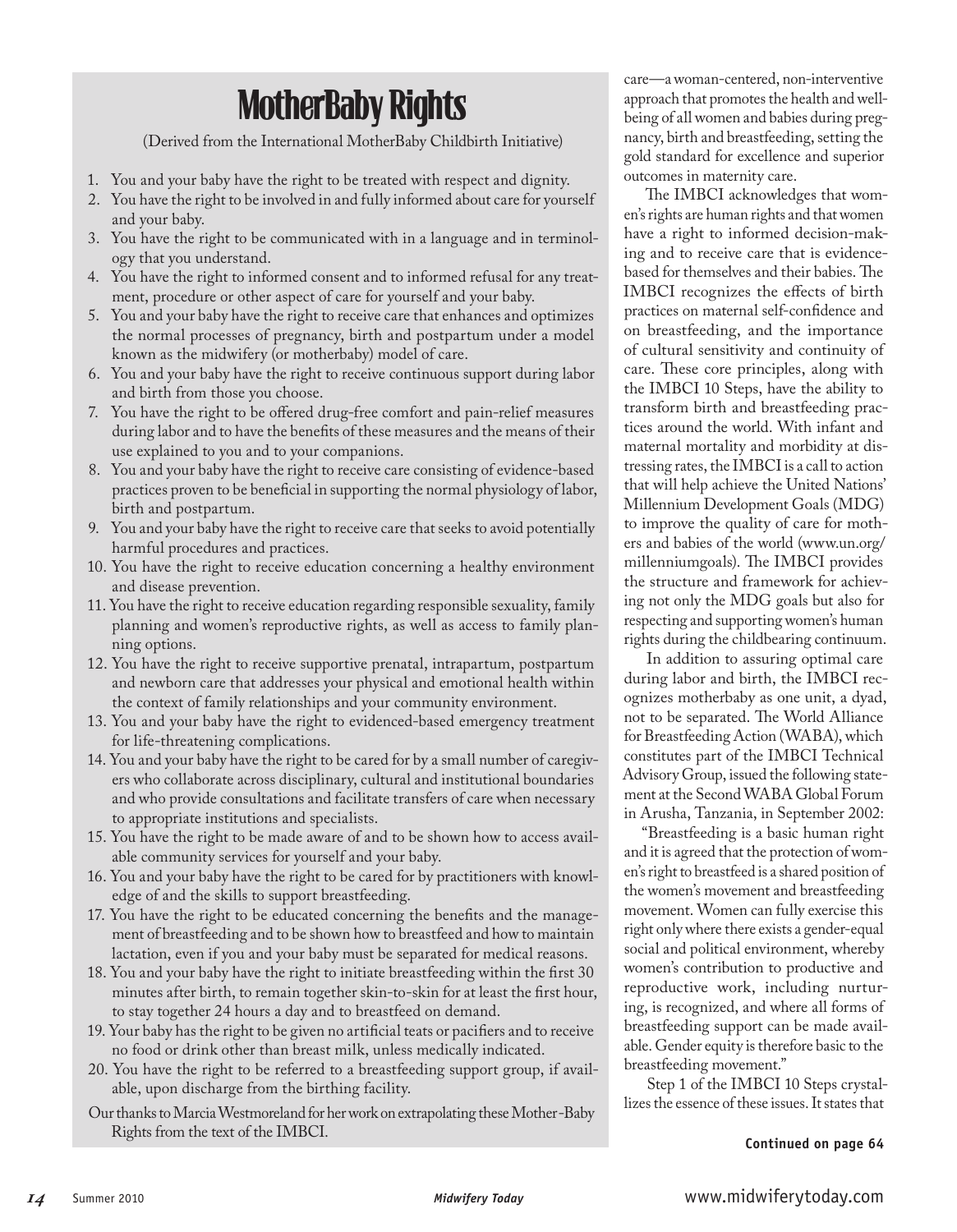#### Birth in 2050 **Continued from page 5**

Canada, Brazil and France and other countries—and all say how awful and mostly dangerous hospital practices are in their part of the world. These are horrendous birth stories, but often the same writer learned and followed up with a great birth most after they found a caring midwife. Many of these writers became midwives or doulas themselves to change birth or at least to make it better for one motherbaby, one birth at a time.

These issues remind me of the story of the little girl and the starfish: The little girl was walking along a beach strewn with thousands of starfish. She was throwing starfish that had washed ashore back into the ocean, saving their lives. A man came along and asked her, "What does it matter? You cannot save all of these starfish." The little girl held up a starfish, said, "It matters for this one," and threw it back into the ocean. With all of us working, one motherbaby at a time, we can do it. Birth in 2050 will be a miraculous passage—just as it was meant to be!

 $\mathbb{R}$ Jan Tritten is the founder, editor-in-chief and mother of *Midwifery Today* magazine. She became a midwife in 1977 after the amazing homebirth of her second daughter. Her mission is to make loving midwifery care the norm for birthing women and their babies throughout the world. Meet Jan at our conferences around the world, or join her online, as she works to transform birth practices.

#### Networking **Continued from page 6**

mentality early on, which means learning to say no when my calendar is already filled with the small number of clients I have chosen to serve; disappointing other people because I cannot help them does not make me less valuable as a person or as a midwife.

I have been accused of "just playing midwife" instead of truly being called, and while I have never been sure of the reasons for this observation, after five years of attending birth I can honestly say there is no such thing as "playing" midwife. It is work—emotional, spiritual, physical work that along with motherhood itself, is the most challenging and rewarding job there

is. I would never want to jeopardize it by allowing myself to become black toast. Anita Woods, CPM

www.nekansashomebirth.com

#### A Hidden Tragedy **Continued from page 10**

- 7. Joy Phumaphi, Assistant Director-General, Family and Community Health, World Health Organization http:// www.who.int/making\_pregnancy\_safer/events/news/ international\_midwives\_day/en/index.html.
- 8. Stanton and Deller. 2007. www.globalhealthlearning.org. 9. United Nations MDG Report. 2008. http://www.un.org/ millenniumgoals/maternal.shtml.
- 10. Ban Ki-moon, UN Secretary-General, 2007 Report of the UN Secretary-General on the Work of the Organization. 2007. http://www.un.org/documents/secretariat.htm.
- 11. WHO, UNICEF, and UNFPA. 2004. www.globalhealthlearning .org.
- 12. Maternal mortality in 2005 : estimates developed by WHO, UNICEF, UNFPA, and the World Bank. www .globalhealthlearning.org.
- 13. Davis-Floyd, Robbie E., et al. 2009. *Birth Models That Work*. Berkeley: University of California Press.
- 14. Dr. Mahmoud Fathalla, Professor of Obstetrics and Gynecology, former Dean of the Medical School at Assiut University, Egypt, and Chair of the WHO Advisory Committee on Health Research. Professor Fathalla has been an international campaigner for Safe Motherhood and a founder of the Safer Motherhood Initiative. http://linkinghub.elsevier.com/retrieve/ pii/S0020729203005435.

The International MotherBaby Childbirth Initiative

#### **Continued from page 14**

an optimal maternity care service should "treat every woman with respect and dignity, fully informing and involving her in decision-making about care for herself and her baby in language that she understands, and providing her the right to informed consent and refusal." Recently, IMBCI Executive Administrator Rae Davies undertook a survey of IMBCI country representatives. Respondents included representatives from Argentina, Brazil, Peru, Belize, Haiti, Hungary, Holland, Switzerland, Slovenia, the Czech Republic, India, Israel, Bangladesh, New Zealand and Canada. These representatives vary in profession among midwives, obstetricians, pediatricians, doulas, childbirth educators, lactation consultants, researchers, sociologists, presidents of organizations, writers, lobbyists and founders of NGOs. They are all supporters of the IMBCI.

The survey asked them which of the IMBCI 10 Steps were most relevant and most important for their countries. The overall consensus was that Step 1 is the most important. In responding, the Bangladeshi representative stated, "It is alarming to note

that 14% of maternal death in Bangladesh is due to violence or injury inflicted on pregnant women. ... Caring behavior is essentially needed to meet the crisis prevailing in the Bangladeshi community." The Czech representative, Eliska Kodysova, noted that in her country, "Maternity care providers just don't seem to know how sensitive a birthing woman is and often try to shut her up if she's too loud (now more often by offering an epidural, I admit) or criticize her deficient 'performance.' Hospitals are very focused on giving women a 'safe' childbirth by providing all technology and interventions possible. Midwives are becoming 'medwives.'"

Our Brazilian representative, Daphne Rattner, pointed out that in her country, "Most women are disrespected during childbirth in a shameful manner ... they are treated as patients and asked to hurry up with [a] lot of screaming, so their experience is traumatic rather than pleasurable." This general country consensus on the importance of Step 1 clearly illustrates the importance of calling attention to birth as a human rights issue.

According to the survey respondents, the next most important of the IMBCI 10 Steps are Step 2: "Possess and routinely apply midwifery knowledge and skills that enhance and optimize the normal physiology of pregnancy, labour, birth, breastfeeding and the postpartum period"; Step 5: "Provide evidence-based practices proven to be beneficial"; and Step 6: "Avoid potentially harmful procedures and practices."

The Brazilian representative noted that, "As we don't have midwives, only obstetric nurses, the midwifery knowledge will have to be reconstructed in our country," while our New Zealand representative stated, "I and others here hope that IMBCI Steps 5 and 6 [will] help re-educate the health bureaucrats, doctors and midwives of New Zealand to promote, protect and encourage physiological childbirth! ... Step 2 is also significant in New Zealand for, sadly, there also needs to be a re-birth or ascendancy of midwifery knowledge and skills that enhance and optimize the normal physiology of pregnancy, labour, birth, breastfeeding and the postpartum period."

Most of us hold the New Zealand midwifery-based system in high esteem, making her comment that even New Zealand midwives must work to maintain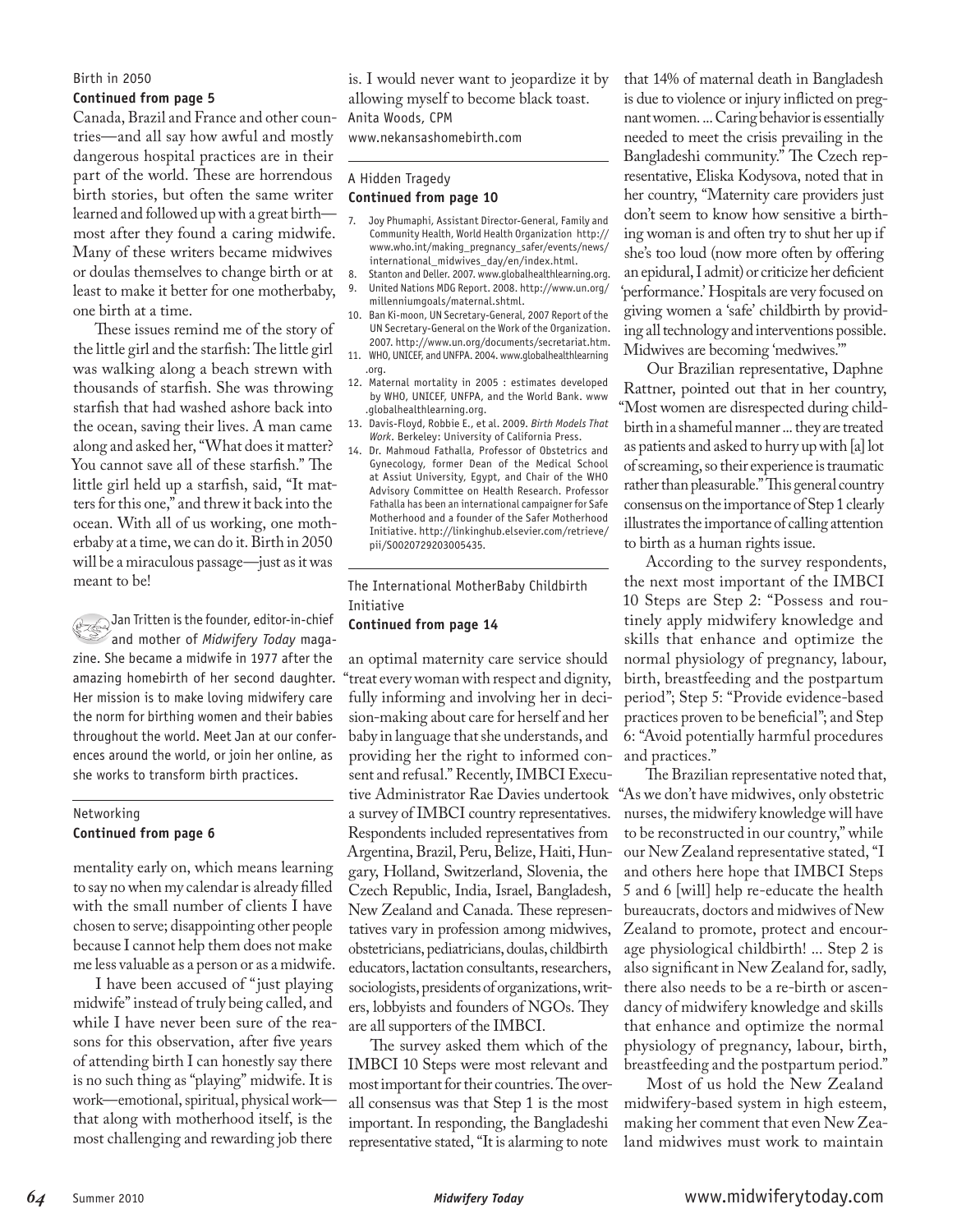adherence to the midwifery model of care all the more significant. The same sort of acknowledgement comes from a northern Europe representative, who stated,

"It's at a different level in countries like Holland and Switzerland. In principle, all the Steps are followed, so it's hard to say which one is lacking in implementation. If anything, it would be to maintain the midwifery model of care in the secondary and tertiary levels of care and to provide drug-free pain relief (epidurals are increasing), and finally, probably to support and promote breastfeeding. So Steps 2, 4 and 10. But they all have to do with the amount of time staff have to invest, rather than with the actual knowledge and implementation of these Steps. All facilities have to be efficient and make the best possible use of resources (human and other), so a lot of the one-on-one care is gone…."

It is for such reasons as these that the IMBCI 10 Steps were carefully designed during two years of work with experts around the world to be equally applicable to countries and birth facilities in both the developed and the developing world. The hegemony of the biomedical model is strong in most countries, thus every effort to replace that model with a midwifery ideology and motherbaby-centered practice must be made.

#### **Mortality and Morbidity**

It is a well-known fact that more than 500,000 women die around the world due to maternity-related issues each year. The immediate, emergent causes of maternal death during birth include hemorrhage, eclampsia, sepsis and obstructed labor. Thus, Step 8 of the IMBCI calls for emergency obstetric care to be available and accessible. Yet the IMBCI acknowledges that this is not the sole solution to reducing maternal and neonatal morbidity and mortality. The deeper underlying causes of such conditions include poverty, malnutrition, overwork, underpay and the general cultural devaluation of women especially in developing countries with high maternal mortality rates. Step 7 notes that these problems must also be addressed at their sources through measures designed to prevent illness and promote wellness, and to empower women.

Mortality is not the only issue here. Morbidity—unnecessary injury to mother and child—is also a serious concern. A major strength of the IMBCI is its focus on avoiding practices that have been scientifically shown to do harm. For example: Hospital policies that restrict the mother's ability to eat or drink at- will can lead to weakness from hunger that complicates labor and birth; over-performance of vaginal exams can lead to infection; Pitocin induction can lead to dysfunctional labor and premature birth; Pitocin augmentation shuts down a mother's own oxytocin production and interferes with her ability to breastfeed; and epidurals can increase the length of the first and second stages of labor and lead to increased use of forceps and vacuum extraction, and possibly cesarean section.(4)

#### **The Cesarean Epidemic**

The World Health Organization's (WHO) 1985 statement that "There is no justification for any region to have caesarean section rates higher than 10–15%," has been largely ignored, as evidenced by the increase in c-section rates around the globe. **(Editor's note:** In 2009, the WHO updated its stance on cesarean rates, stating that there is no optimum range and recommending that world regions may want to "use a range of 5–15%, or set their own standards.")

In 2007, a group of WHO researchers and affiliates studied the underuse of cesareans in low-resource countries and overuse in high-resource countries(5), correlating cesarean rates with maternal, infant and neonatal mortality. Below 15%, higher c-section rates were unambiguously correlated with lower maternal mortality. Above this range, however, higher c-section rates were predominantly correlated with higher maternal mortality. A similar pattern was found for infant and neonatal mortality.(6) The often-ignored, negative, long-term consequences of cesareans include infection; chronic pain; difficulty with bonding and breastfeeding; maternal and neonatal injury and death; newborn respiratory problems; problems during future pregnancies, including higher risk of uterine rupture, ectopic pregnancy, preterm delivery, placenta previa, placenta accreta, and placental abruption that may necessitate

hysterectomies; and increased incidence of postnatal depression.

The cesarean epidemic is transforming the nature of childbirth worldwide. The overuse of this operation that was designed to save lives is now costing them. Such evidence makes it crystal clear that the overuse of c-sections and other routine obstetric interventions constitutes a major violation of women's rights to appropriate care.

#### **Birth and Breastfeeding**

As the WABA statement quoted above mentioned, breastfeeding is also a basic human right. The IMBCI fully acknowledges that obstetrical practices can negatively impact a woman's ability to breastfeed. Birth and breastfeeding cannot be separated—they are part of the motherbaby continuum—and the way birth proceeds can have a major impact on the way breastfeeding will proceed. Any procedure that interrupts the mother's physiological systems or interferes with her self-esteem can be highly detrimental to breastfeeding, including separation of motherbaby after birth and the use of bottles or pacifiers in the hospital. For these reasons, Step 10 of the IMBCI includes all 10 steps of the WHO/UNICEF Baby-Friendly Hospital Initiative (BFHI). Interference with the breastfeeding process can endanger babies' health and chances of survival. For example, in developing countries where nutrition is poor, the water is not clean, and rates of infectious diseases are high, babies die at a significantly higher rate when they are not breastfed. Babies whose mothers are willing and able to breastfeed have a right to be breastfed for their health and survival, mothers have the right to be fully enabled to breastfeed, and health care practitioners must work to facilitate breastfeeding practices.

#### **IMBCI Demonstration Sites**

With the strength and power of the above statements and the political will to change, the International MotherBaby Childbirth Initiative (IMBCI) offers an evidence-based approach with 10 steps to achieve optimal motherbaby maternity care and consequently has launched a demonstration project that will put this model to work. Two hospitals—Brome-Missisquoi-Perkins Hospital in Cow